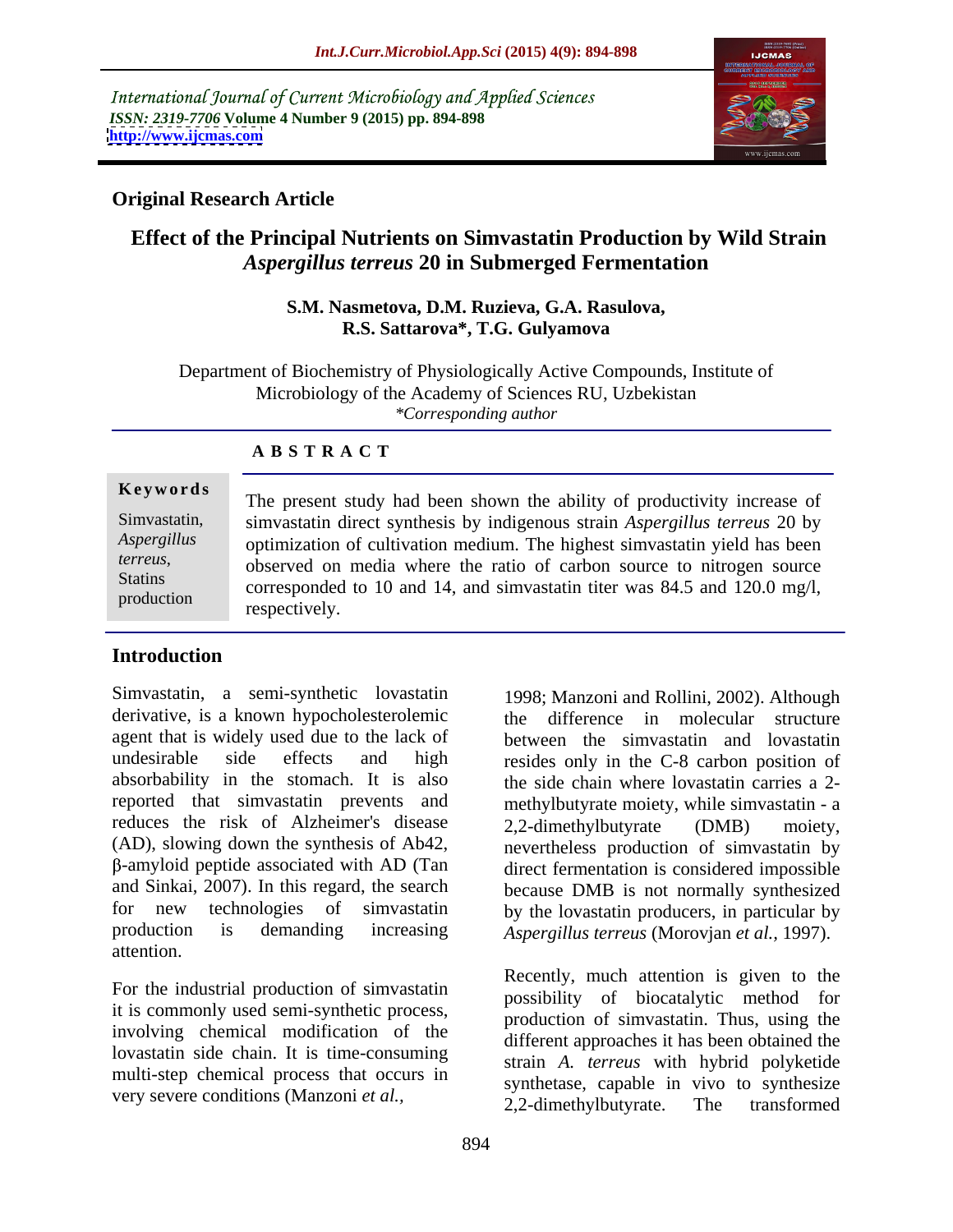In previous studies we have identified for concentrated to 2 ml by vacuum the first time that local strains *A. terreus*, evaporation.<br>producing lovastatin, possess the ability to accumulate simvastatin in the culture as **HPLC** analysis final product of fermentation (Gulyamova *et* 

This paper presents data showing the column. The mobile phase consisted of possibility of increasing the efficiency of the direct synthesis of simvastatin in the wild<br>strain A. terreus 20 by the optimization of Pharmaceutical-grade simvastatin (Gedeon strain *A. terreus 20* by the optimization of Pharmaceutical-grade simvastatin (Gedeon medium composition. Richter, Poland) was used to prepare the

### **Microorganisms and inoculum preparation**

Navoi region, Uzbekistan. Isolates were maintained on potato dextrose agar at 5°C. flasks containing 50 ml medium (g/l): 10 g

**Liquid submerged fermentation:** 10 ml of 5-days inoculum were transferred into 500 ml flasks containing 100 ml medium It is known that carbon and nitrogen sources

**Statins extraction:** Extracts were obtained and Miranda, 2010: Bizukoic and from biomass after centrifugation of whole Ledakowicz, 2009; Hajjaj *et al.*, 2001). cultural suspension at 6000 rpm for 20 min.

strain can produce simvastatin instead of 1g of mycelium was washed with 0.05M lovastatin by the direct fermentation (Van HCl and extracted with 20 ml of acetonitrile den Berg *et al.,* 2007; Xie and Tang, 2007). in a rotary shaker at 160 rpm for 60 min. Extracts were dried with  $Na<sub>2</sub>SO<sub>4</sub>$  and concentrated to 2 ml by vacuum evaporation.

## **HPLC analysis**

*al.,* 2014; Nasmetova *et al.,* 2013). HPLC was carried out in a reverse phase **Materials and Methods** were repeated three times. Zorbax Eclipse XDB C-18 (3,0x100 mm) acetonitrile and water (70:30 by volume) containing 0.1 % phosphoric acid. standards for HPLC analysis. Experiments

### **Result and Discussion**

*A. terreus 20* was isolated from soils of activity in the *A. terreus* indigenous strains Conidiospores were harvested with 5 ml of corresponding, by retention time, to the sterile solution of 0.85% NaCl, 0.2% Tween 80 and transferred into 250 ml Erlenmeyer analysis. Thus a relatively high yield of glucose, 10 g oat meal, 10 g corn steep media, namely 1300 µg/l. The presence of liquor, 0.2 g polyethylene glycol, and 10 ml simvastatin in extracts of strains' biomass trace elements – 100 mg  $Na_2B_4O_7.10H_2O$ , was also proved by mass-spectrometry 50 mg MnCl2, 50 mg Na2MoO4·5H2O, 250 analysis and thin-layer chromatography mg CuSO4·5H2O - per liter of solution. The (Nasmetova *et al.,* 2013). Fact of discovery flask with medium was inoculated with of simvastatin implies the existence in  $3x10<sup>7</sup>$  conidiospores. culture the mechanism of DMB synthesis Previous studies on the statin-synthesizing showed that the strain *A. terreus 20* is able to synthesize kindred to lovastatin substance simvastatin standard used for HPLC simvastatin was observed at lactose based necessary for the formation of the side chain of simvastatin (Tan and Sinkai, 2007).

(according to table 1). Fermentation was play a dominant role in fermentation carried out at 28<sup>o</sup>C in flasks held on a rotary oproductivity since these nutrients are platform shaker at 160 rpm for 24 days. directly linked with the formation of biomass and metabolites (Barrios-Gonzales and Miranda, 2010; Bizukojc and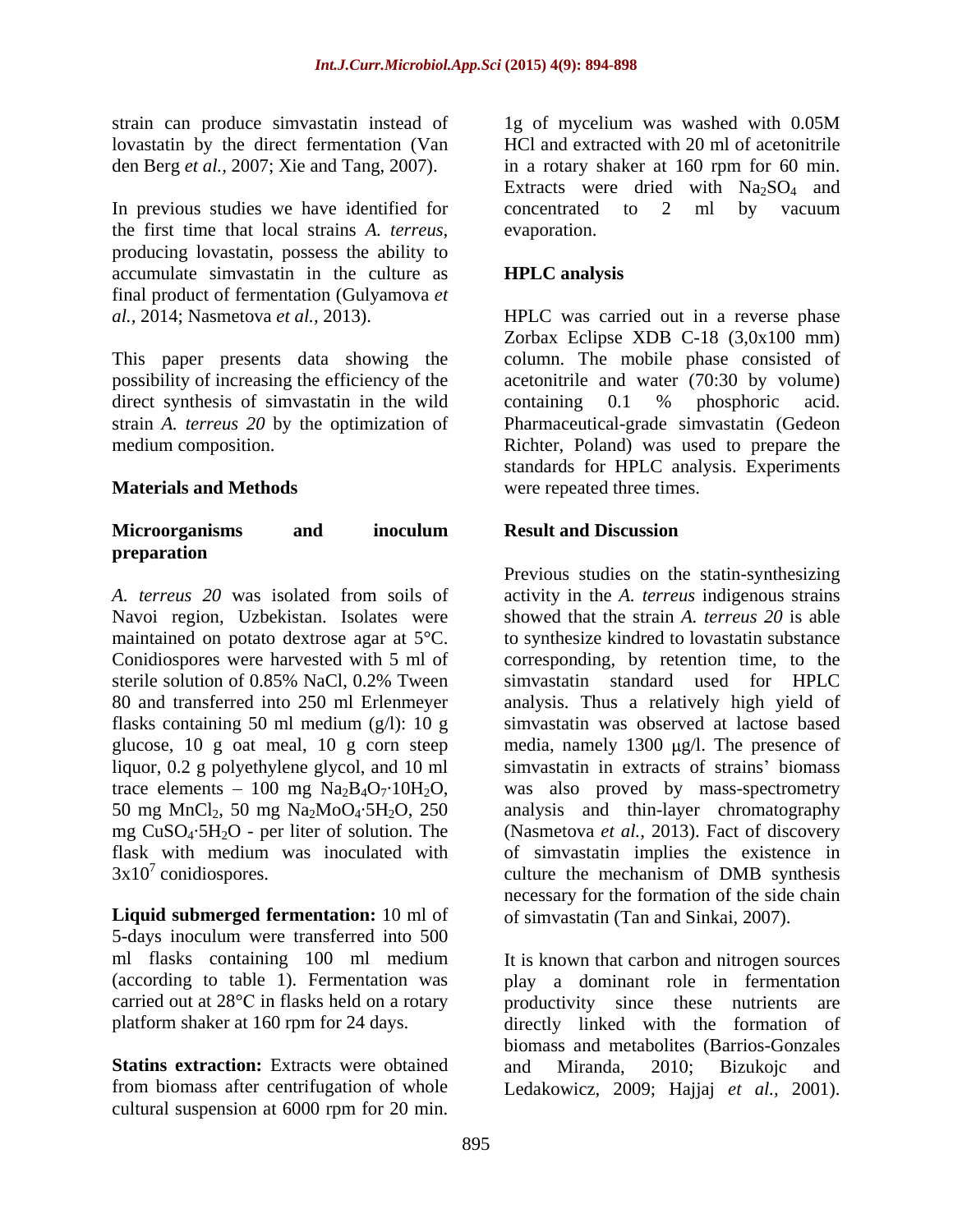Therefore, to study the potential of the strain yield, in our experiments we used media

 $(0.1\%$  and  $0.2\%$ ). Simvastatin three times (Lai *et al.*, 2007).

*A. terreus 20* in elevating the simvastatin dynamics of culture growth. According to with different concentrations of the primary of carbon source but with a limited source of carbon source lactose, and nitrogen source nitrogen leads to a highest level of - yeast extract as described previously by productivity (Casas Lopez *et al.,* 2003). Szakacs *et al.* (1998). Thus, Lai *et al.* investigating the *A. terreus 20* grew for 24 days on media ATCC20542 in submerged fermentation containing lactose (3.0%, 5.0% and 7.0%), with use of optimized conditions succeeded yeast extract  $(0.3\%$  and  $0.6\%)$  and  $NaNO<sub>3</sub>$  in elevating the titer of lovastatin in two or concentrations were estimated within the many authors, the media with use of excess biosynthesis of lovastatin by *A. terreus* three times (Lai *et al.,* 2007).

**Table.1** Scheme of the optimization of cultivation conditions *A. terreus 20* with regard to carbon and nitrogen source $a$ 

| <b>Medium</b>     | <b>Medium #1</b> | <b>Medium #2</b> | $Modium \#3$ | Medium #4    |
|-------------------|------------------|------------------|--------------|--------------|
| composition       |                  |                  |              |              |
| UZ01              |                  |                  |              |              |
| Lactose           | 3.0%             | $5.00\%$         | $7.0\%$      |              |
| Yeast extract     | $0.6\%$          | 0.6%             | $0.6\%$      | 0.3%         |
| NaNO <sub>3</sub> | $0.1\%$          | $0.1\%$          | 0.1%         | $\Omega$ 20/ |
| Simvastatin titer | 9.45             | 9.66             | 84.5         | 120.0        |
| (mg/l)            |                  |                  |              |              |

Note:  $\frac{a}{b}$  In addition to the components in table 1, the media contained the following (%):  $MgSO_4$ <sup>-</sup> $7H_2O - 0.05$ ; NaCl - 0.05; MnSO<sub>4</sub> - 0.16; ZnSO<sub>4</sub> $-7H_2O - 0.34$ ; CoCl<sub>2</sub>  $-6H_2O - 0.2$ 



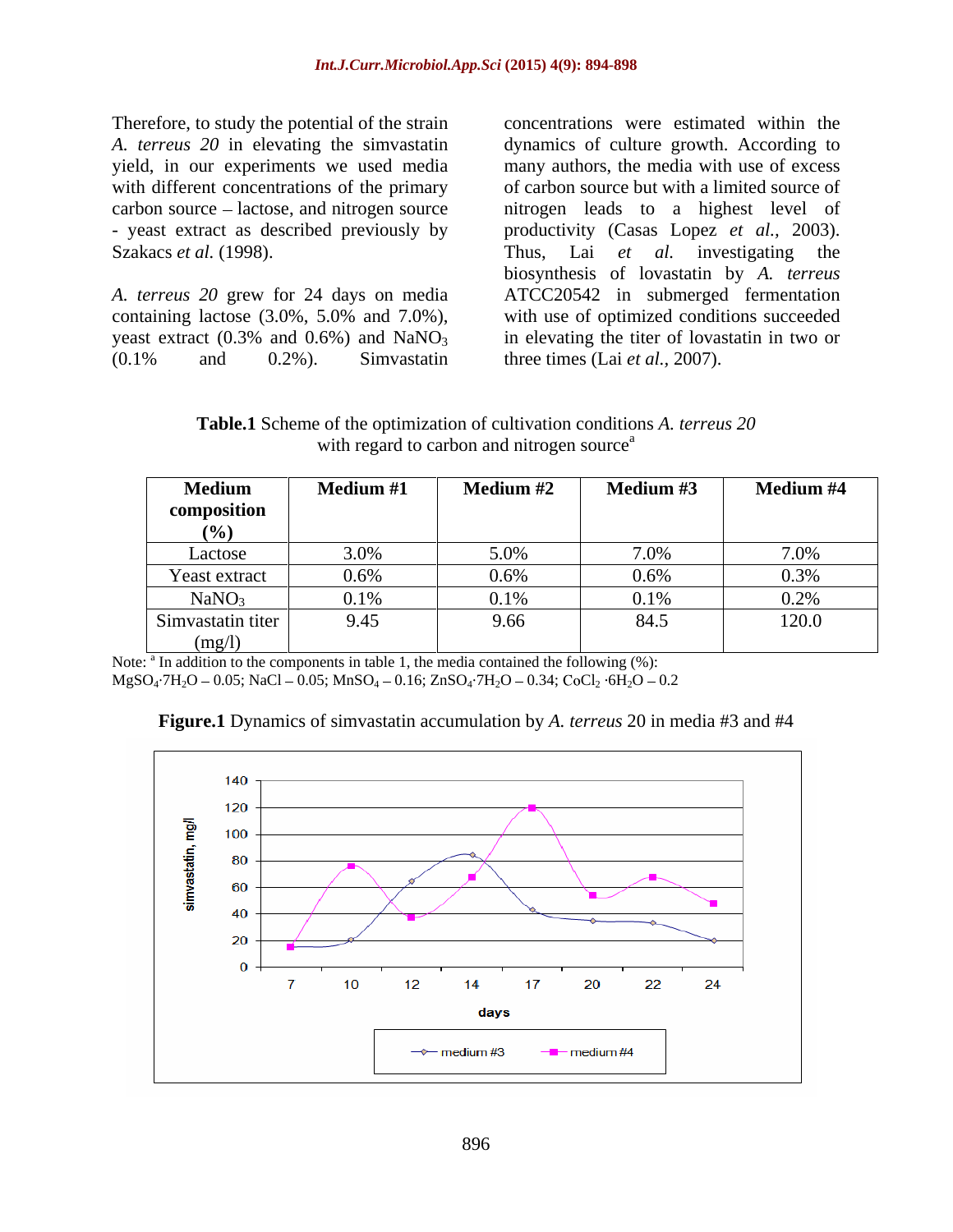

**Figure.2** HPLC-chromatogram of extract *A. terreus 20*

Indeed, we have also found that the increase optimized medium #4. Thus, indigenous of carbon / nitrogen ratio leads to an strain *A. terreus* 20 has a high potential for elevated simvastatin titer. The data the production of simvastatin, and this can presented in table 1 show that the highest be observed in the selected cultivation simvastatin yield was observed in media #3 media. and #4 where the ratio of carbon source to nitrogen source corresponded to 10 and 14, The above results suggest that the

As shown in figure 1, accumulation of mechanism for regulating simvastatin simvastatin within the dynamics of growth biosynthesis that, by-turn, is largely  $14<sup>th</sup>$  day of growth in medium #3, while #4. fermentation in *A. terreus*.

Figure 2 presents the HPLC profile of the References extract from biomass of A, *terreus* 20 on 17<sup>th</sup> day of culture growth in medium #4. The peak corresponding by the retention time to Biotechnological production and the standard of simvastatin has been applications of stating Appl. observed (Fig. 2). It should be noted that the initial titer of simvastatin in *A. terreus* 20, when cultivated in a medium as described previously by Casas Lopez *et al.* (2003), was 1.29 mg/l, which is 100 times lower than when strain was cultivated in the

media.

and simvastatin titer was 84.5 and 120.0 indigenousstrain *A. terreus* 20 has a high mg/l, respectively. potential for statins production, since apart *A.terreus* 20 reaches its maximum by the dependent on the composition of cultivation three peaks were observed – by the  $10^{th}$ ,  $17^{th}$  available to us, it is the first report on and  $22<sup>nd</sup>$  day of culture growth in medium simvastatin synthesis as a product of direct The above results suggest that the from lovastatin this strain has biochemical mechanism for regulating simvastatin biosynthesis that, by-turn, is largely medium. According to information currently

### **References**

- Barrios-Gonzales, J., Miranda, R.U. 2010. Biotechnological production and applications of statins. *Appl. Microbiol. Biotechnol., 85: 869-883.*
- Bizukojc, M., Ledakowicz, S., 2009. Physiological, morphological and kinetic aspects of lovastatin biosynthesis by *Aspergillus terreus*.